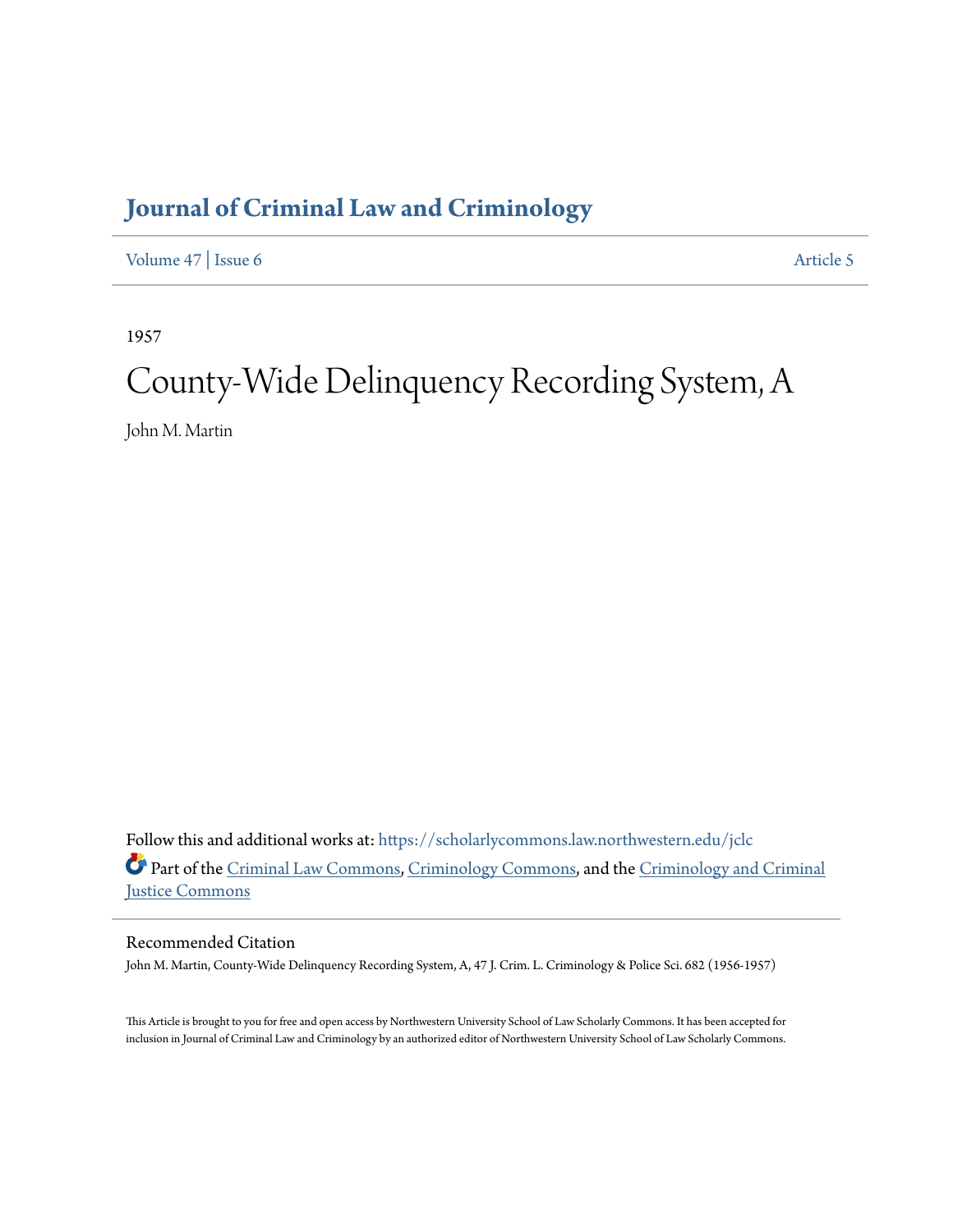## **A COUNTY-WIDE DELINQUENCY** RECORDING **SYSTEM**

## JOHN M. MARTIN

The author is a Lecturer in Sociology at Fordham University. Formerly he was Director, Curriculum in Correctional Administration at the University of Notre Dame. He has worked also as an institutional caseworker for the Massachusetts Department of Correction.

Mr. Martin, a member- of the Juvenile Study Committee cited in subsequent pages, acknowledges the valuable assistance provided to him by the other members of the Committee in the preparation of this paper. He alone, however, assumes responsibility for its content.-EDITOR.

In any given problem, first get the facts, then weigh and decide and only then take action. Afterwards be sure and check results.

Stuart Chase in *The Proper Study of Mankind...*

Statistics on juvenile delinquency are usually collected for three, somewhat overlapping, purposes: to provide public information; to guide administrative planning, control and supervision; and to serve as a basis for research into the etiology of delinquency and for the evaluation of agency programs.<sup>1</sup>

**A** wide variety of Federal, state and local agencies have compiled data on the juvenile offender. The "Uniform Crime Reports" published **by** the Federal Bureau of Investigation and the "Juvenile Court Statistics" published **by** the Children's Bureau are important examples of the Federal Government's efforts in this area. Various states have also been active. The work of the California Bureau of Criminal Statistics in gathering data on children referred to probation departments and juvenile courts is an excellent example of state fact-finding programs.2 Local communities have also compiled similar information. Kvaraceus has written of the Passaic **(N.** *J.)* Plan for the control and treatment of juvenile delinquency, including a description of its statistical recording system.3 Schwartz has reported on an experiment in delinquency measurement in the District of Columbia.<sup>4</sup> Craig has written of New York City Youth Board efforts to count the problem and delinquent children in the area it serves.<sup>5</sup>

All of these recording systems are, of course, subject to a number of limitations, the most important being that, since they only record reported delinquency, their summations do not represent the *actual* number of delinquents in the areas with

<sup>1</sup> E. E. SCHWARTZ, *Counting Delinquent Children*, CHILDREN, Vol. 1, No. 6, Nov.-Dec., 1954, pp. 227-231.

<sup>2</sup> W. K. GIESECKE and I. RAMSEIER, *An Accounting Plan for Juvenile Probation*, JOUR. OF CRIM. L., CRIMNOL., **AND** POL. SC., Vol. 43, No. 6, March-April, 1953, **pp.** 705-718.

**3W. C.** KVARACEUS, **JUVENiLE DELINQUENCY AND THE** SCHOOL, World Book Co., Yonkers-on-Hudson, **N.** Y., 1945.

<sup>4</sup>**E. E.** ScHwARTz, *A Community Experiment in the Measurement of Juvenile Delinquency,* **NA-**TIONAL PROBATION **AssocIATIoN** YEARBOOK, 1945, **pp.** 157-181.

**<sup>5</sup>**M. M. CRAIG, *Mfeasurement of the Extent of Children with Problems and of Delinquents in New York City,* REACHING **THE** UNREACHEED, (Rev.), The New York City Youth Board, 1954.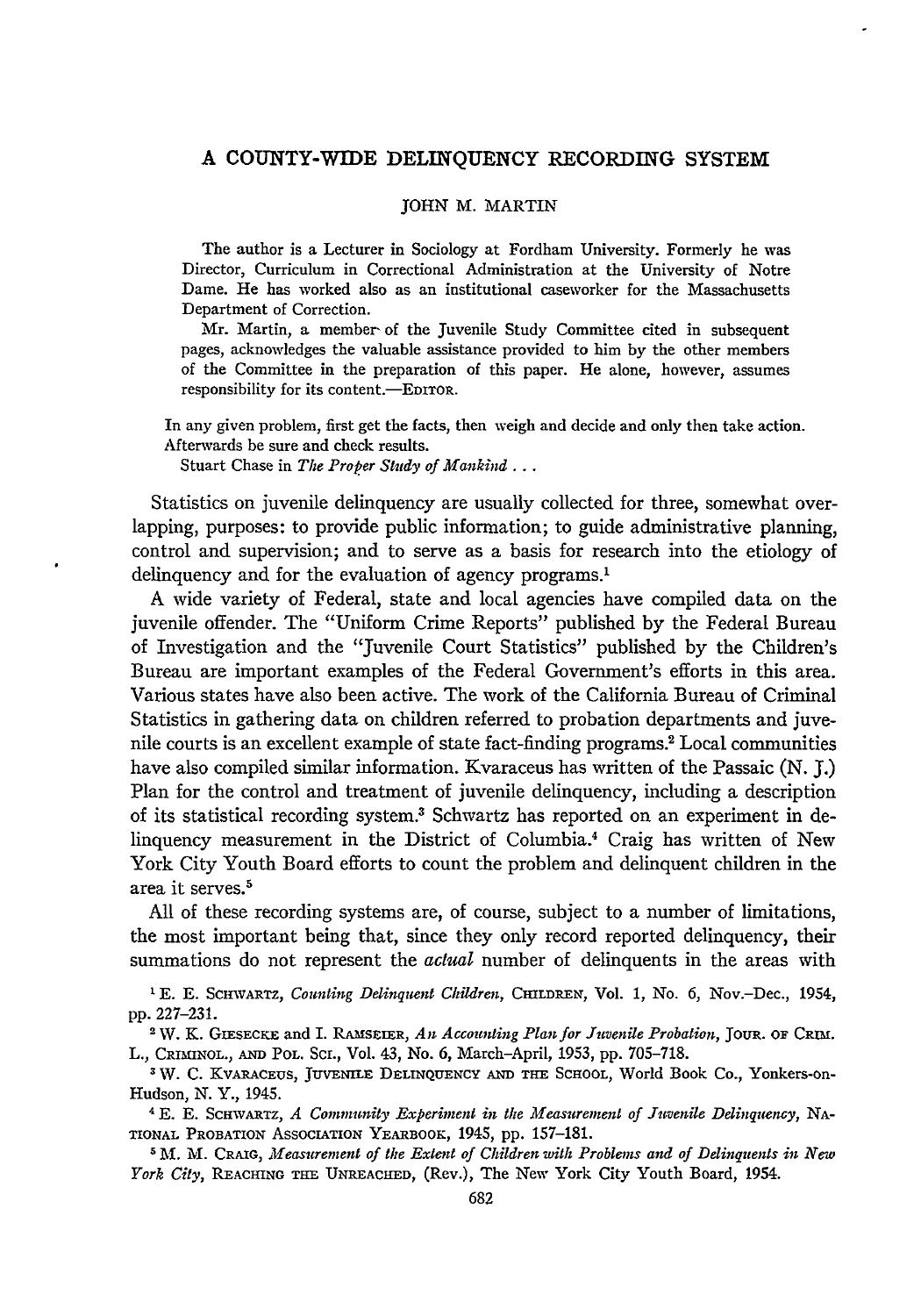which they are concerned. Yet this short-coming should not be interpreted to mean that information on reported delinquents is not useful. If it is faithfully and systematically recorded, it is representative of the children brought to the attention of community agencies. With respect to these cases, such information does satisfy the three purposes for which delinquency statistics are usually gathered. The chief danger to be avoided here, particularly with respect to the etiology of delinquency, is to assume erroniously that data on reported delinquents is representative of all delinquents in the community.

This article describes a central recording system for reported delinquents<sup>6</sup> recently established in St. Joseph County, Indiana. The report explains why such a system was established, how it was established, as well as the mechanics of the system itself.

In January, 1955, the Board of Directors of the Council of Community Services of St. Joseph County, Indiana authorized the Council to form a Juvenile Study Committee for the purpose of recommending a program of action relative to delinquency in the County. This authorization reflected a growing public concern with delinquency. For a number of months, in the County and elsewhere, press reports and official interest had focused attention on the problem. In late 1954, for example, the State of Indiana sponsored a series of delinquency workshops throughout the state. Later, the South Bend City Council' devoted several public sessions to a discussion of the best ways to combat the problem .in the city.

In authorizing the Committee, the Directors suggested that it focus its attention on the problem of delinquency prevention and control on a County-wide basis. No other instructions were given to the Committee, since the Directors believed that, once formed, the Committee itself would be the best agency to decide which particular aspects of prevention and control should receive attention.

The Executive Director of the Council of Community Services and his staff contacted various agencies in the County active or interested in the welfare of adolescents and asked that they appoint representatives to the juvenile Study Committee. The response was favorable and a number of people joined the Committee. In this manner individuals from both community agencies and interested lay groups, particularly from official agencies which dealt directly with the delinquent child, were drawn into the Study Committee. Thus, not only did representatives from official agencies share full responsibility with lay groups for the recommendations made by the Committee, but the representation of official agencies on the Committee insured the interest and cooperation of these agencies in any program which the Council of Community Services, through the Study Committee, might seek to initiate. The importance of winning the support of official agencies cannot be overestimated. Alpert's description of the demise of the state judicial statistics collected by the Bureau of the Census between 1932 and 1946 is an apt illustration of how cooperative community efforts in the field of crime and delinquency are fated to

<sup>6</sup> That is, children under the juvenile court age limit of eighteen who, because of their deviant *behavior,* have been identified as "delinquent" by one or more agencies in the County. They range from children whose delinquency is merely an allegation to those who actually have been adjudicated delinquent by the court.

7South Bend is the principal city in St. Joseph County.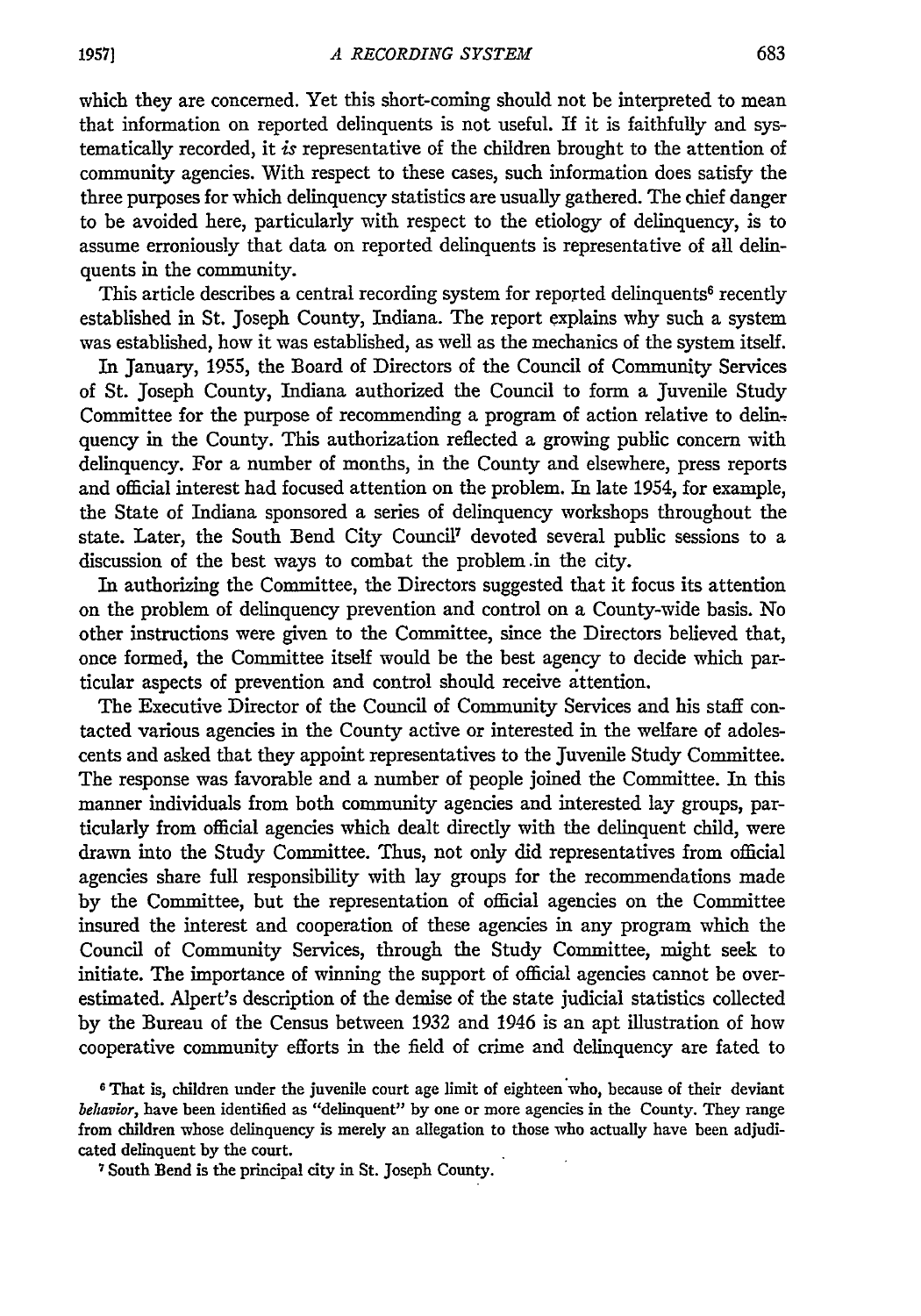fail if the support of official agencies is not cultivated. Lack of official interest and cooperation, together with incidental supervision and related impediments, rendered the state judicial statistics ineffectual and they were abandoned.<sup>8</sup>

The members of the Study Committee immediately set about the task of defining their specific objective. This was not easily accomplished. However, it soon became apparent that, although "common-sense" explanations for delinquency and plans for its prevention and control in the County were abundant, as were a number of conflicting statistical reports, verified and consistent knowledge about it was much less available. Particularly lacking was a clear-cut picture of the extent and distribution of reported delinquency in the County, as well as an over-all view of what particular agencies were doing to combat the problem. For example, no one knew the exact number of delinquents brought to the attention of County agencies during any given year nor precisely what was happening to such delinquents. The Committee finally agreed that, quite aside from knowledge about the etiology of delinquency, any effective program must be built upon factual knowledge about the extent and distribution of reported delinquency in the County and a careful assessment of what particular agencies were doing with the cases brought to their attention. Therefore, the members set as their objective the attainment of such knowledge. It should be noted that the members explicitly excluded from consideration any investigation of the etiology of delinquent behavior.

Specifically, the Committee decided, as will be seen, that answers should be sought to nine questions. The members felt, paraphrasing Charles Booth, that almost every fact needed to answer these questions was already known to someone, and that the information had simply to be compiled and put together.'

Members of the Committee also agreed that, since a number of agencies dealing with delinquents in the County were not registering their cases with the existing Social Service Exchange, an effective means for improving the functioning of agencies dealing with juvenile offenders in the County would be to gather data in such a way that it would accumulate on individual delinquents. Information recorded in this manner could be scanned by agencies in the County to determine the reported delinquent histories of children brought to their attention and to establish which agencies, if any, had previously dealt with such children because of their delinquency. Similar data has been gathered in like fashion on delinquents in other jurisdictions.<sup>10</sup> The Committee unanimously agreed that its secondary goal would be to compile data on individual juveniles.

The following plan describes the procedure which the Juvenile Study Committee devised to implement its dual objective. After endorsement by the St. Joseph County Probate-Juvenile Justice, the plan was approved by the Board of Directors of the Council of Community Services and, after several organizational meetings were

**8 H.** ALPBERT, *National Series on State Judicial Criminal Statistics Discontinued,* JouR. OF **CRm.** L. **AND** CRIMINOL., Vol. **39,** No. 2, July-August, 1948, **pp. 181-188.**

**9** P. V. **YOUNG, SCIENTmC SOCIAL SuRvEYs AND** RESEARCH, 2nd ed., Prentice-Hall, Inc., **New York,** 1949, **p. 15.**

**10** *Cf.,* e.g., **P. V. YOUNG,** SOCIAL TREATMENT IN PROBATION **AND** DELINQUENCY, 2nd **ed.,** Mc-Graw-Hill, Inc., New York, **1952, pp. 83-85, for a** description of **the** Central Juvenile Index developed **by** the Los Angeles (Calif.) County Probation Department.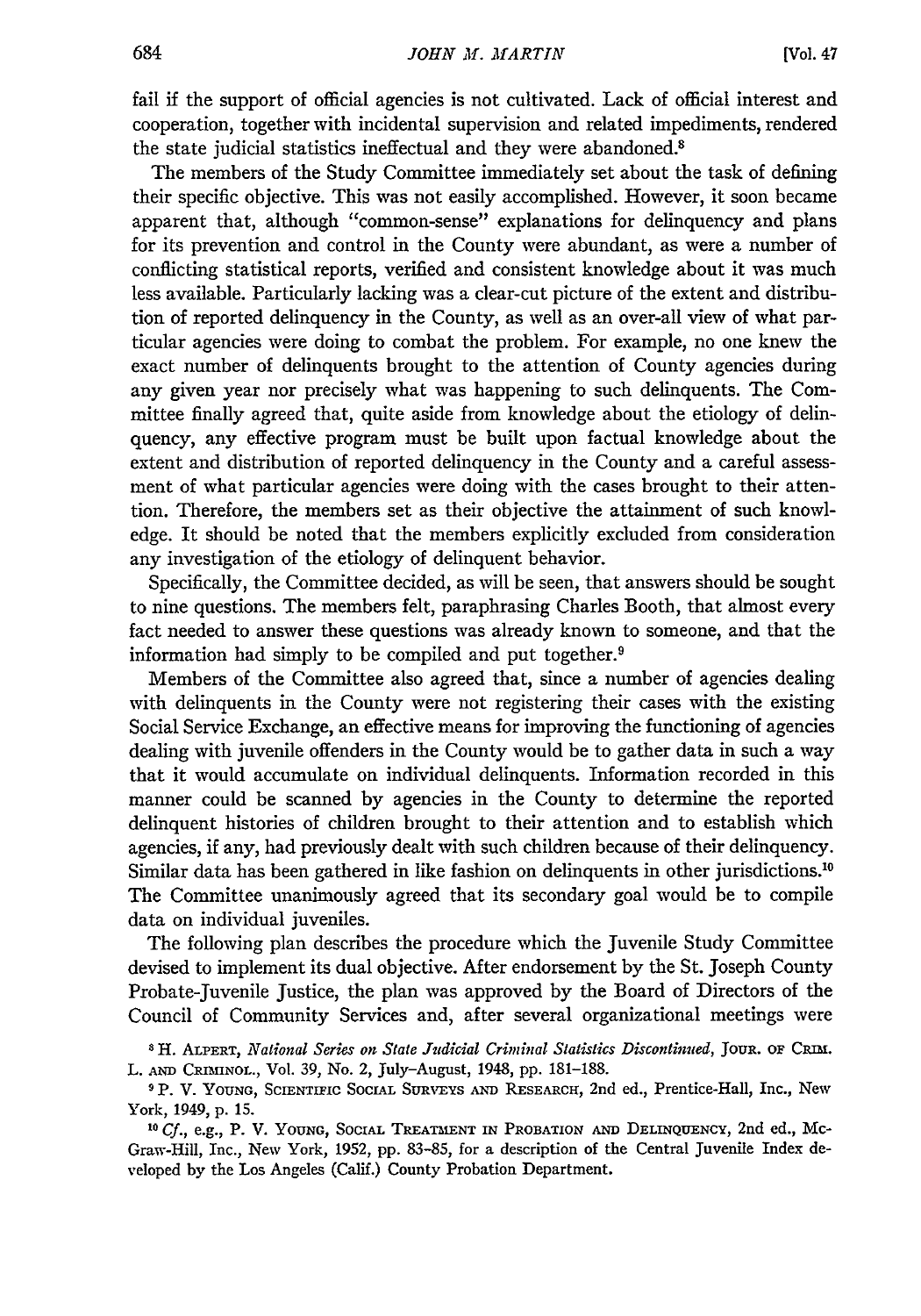held among the representatives of concerned agencies, the plan was put into effect on September 1, 1955.

Essentially, the Committee decided to

- I. Compile data on reported delinquents in St. Joseph County in such a manner that it could be used to answer the following questions:
- 1. How many juveniles, because of their delinquency, are brought to the attention of the school, the police, the court and other agencies in the County during a twelve-month period?
- 2. Of the children brought to the attention of such agencies, how many are provided with assistance?
- 3. What is the nature of the assistance provided?
- 4. Of those brought to the attention of such agencies, how many are dismissed without receiving assistance?
- 5. Of those provided with assistance, how many are again dealt with because of their delinquency?
- 6. Of those dismissed, how many are again dealt with because of their delinquency?
- 7. Do certain residential areas in the County provide disproportionate numbers of children who, because of their delinquency, are brought to the attention of County agencies?
- 8. Do the delinquent activities of reported delinquents in the County tend to occur in particular areas and neighborhoods?
- 9. Do the delinquent activities of reported delinquents in the County tend to occur on particular days and during particular hours, and during particular months of the year?

The Committee felt that answers to these questions would provide the *minimal* information necessary for a systematic and informed approach to the delinquency problem in the County. That is, the members felt that only after these questions were answered would the community know the true magnitude and scope of reported delinquency within its boundaries, be in a position to direct a coordinated and concerted effort toward its reduction, and be able to assess the effectiveness of present, as well as future, efforts at prevention and control. The specific content of future measures would, of course, depend as much upon the willingness of the community to finance new techniques and to endorse changes in existing procedures as upon the answers obtained to the nine questions.

**II.** Record the data gathered in such a manner that, as the information is accumulated, it will constitute a central index of reported delinquents in the County which can supply information (e.g., prior offenses and dispositions, as well as the names of other agencies having previous contact with the child) to various agencies in their daily task of dealing with individual children.

In seeking to implement its dual objective the Committee found that, although several of the agencies dealing with delinquents in the County, including the Social Service Exchange itself, had developed their own methods of statistical recording, differences in the various available record systems precluded central tabulation of the data they contained. In addition, the information itself was not complete enough to answer the questions raised **by** the members of the Study Committee. Therefore, the members decided to establish a central recording system wherein information could be gathered together to answer the questions posed and which could also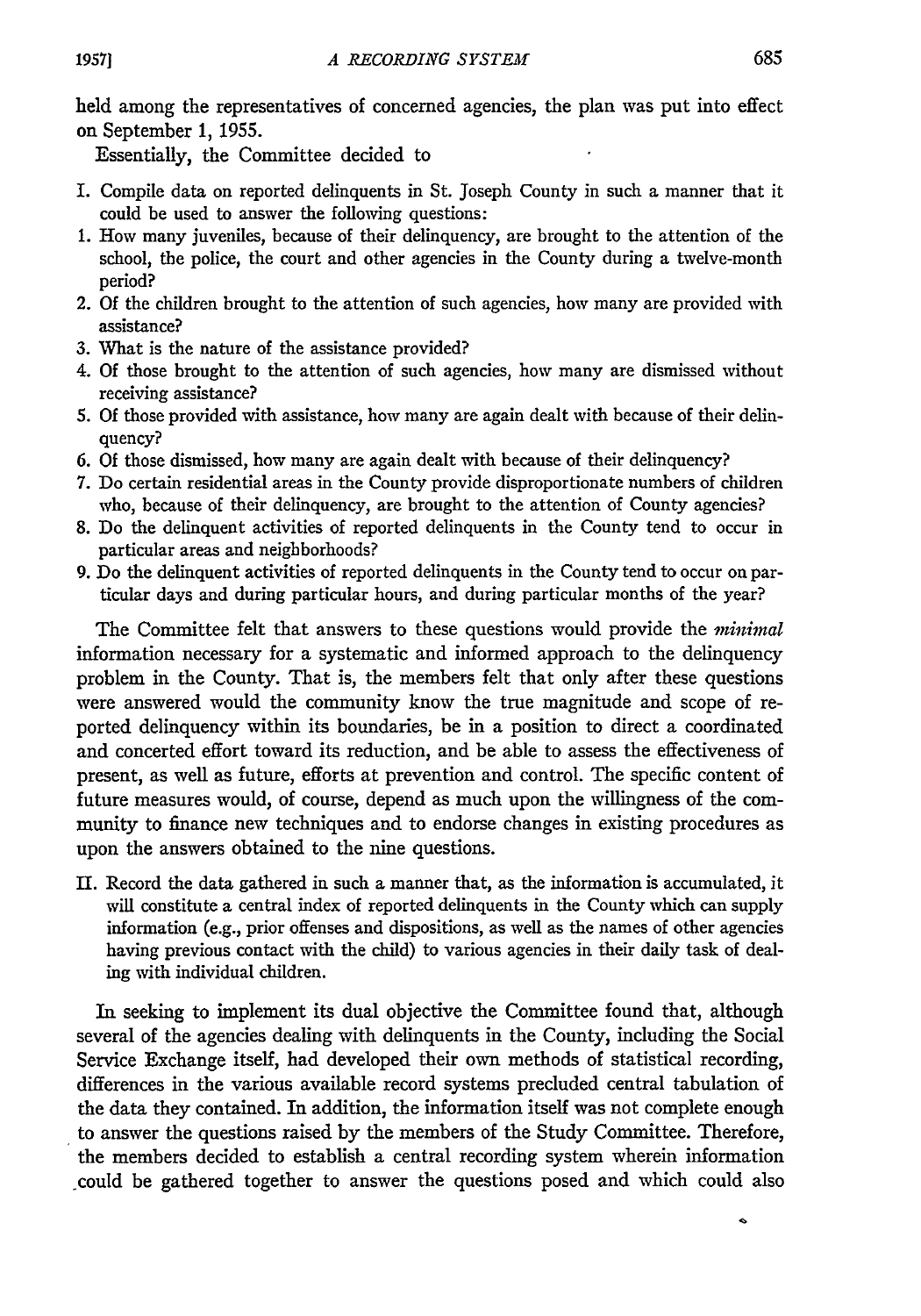serve as a central index of reported delinquents in the County. For these purposes, the following steps were undertaken:

1. Agencies dealing with juvenile offenders in the County were asked to participate in the central recording system. These agencies were:

City, town, county, state, and federal police organizations.

City, county, and federal courts and probation departments dealing with juveniles.

State and federal juvenile parole authorities.

The county prosecuting attorney.

Pupil personnel departments in city and county school systems.

Selected public and private child welfare agencies normally dealing with delinquent children.

All agreed to participate.

2. The existing Social Service Exchange office in the County was selected as the most logical and least expensive place to locate the records of the central recording system.

Here information about reported delinquents is being accumulated in files entirely separate from the general files of the Exchange.

In no way does such information constitute an "official record" for the children listed in the recording system. Only designated agents of participating agencies have access to the files of the system.

3. Two forms were constructed for gathering and recording data:

The first, called the *Juvenile Referral Sheet,* is filled in by any agency making initial contact with a delinquent or receiving a delinquent on referral from another agency.

On it are recorded the name, birthdate, sex, address, telephone number, name of school, name of father or guardian of a particular child, as well as date of contact or date received on referral, name of contacting or receiving agency and case number, type of offense, time and place of offense (where it can be specified), date of case disposition or referral, and type of disposition or name of agency to which child was referred.

The second form, called the "Central Juvenile Index Card," is filled in by the Social Service Exchange upon receipt of a Referral Sheet.

On the Index Card are recorded the name, birthdate, sex, address, telephone number, name of school, name of father or guardian, as well as date of contact or receipt, offense, name of contacting or receiving agency and case number, date of disposition or referral, and type of disposition or name of agency to which the child was referred.

4. Participating agencies, at the time they *dispose* of individual children brought to their attention, who for them have become "cases of record," mail to the Social Service Exchange one Referral Sheet for each child contacted or received.

Referral Sheets are made out on all cases whether they have been disposed of officially or "unofficially."

If agencies subsequently deal with the same child because of further delinquency, additional Referral Sheets are made out and filed with the Exchange.

All Referral Sheets received by the Exchange are filed in chronological order.

*5.* When the Social Service Exchange receives a Referral Sheet on a particular child, it makes out an Index Card, recording on it data supplied by the Referral Sheet.

Data from subsequent Referral Sheets mailed to the Exchange on the same child are added to his already existent Index Card.

In this way each Index Card lists in chronological order the reported delinquencies of particular children, the name and case number of contacting or receiving agencies, the date of contact or receipt, and the disposition and date of disposition of the case.

The Index Cards themselves are filed in alphabetical order at the Exchange.